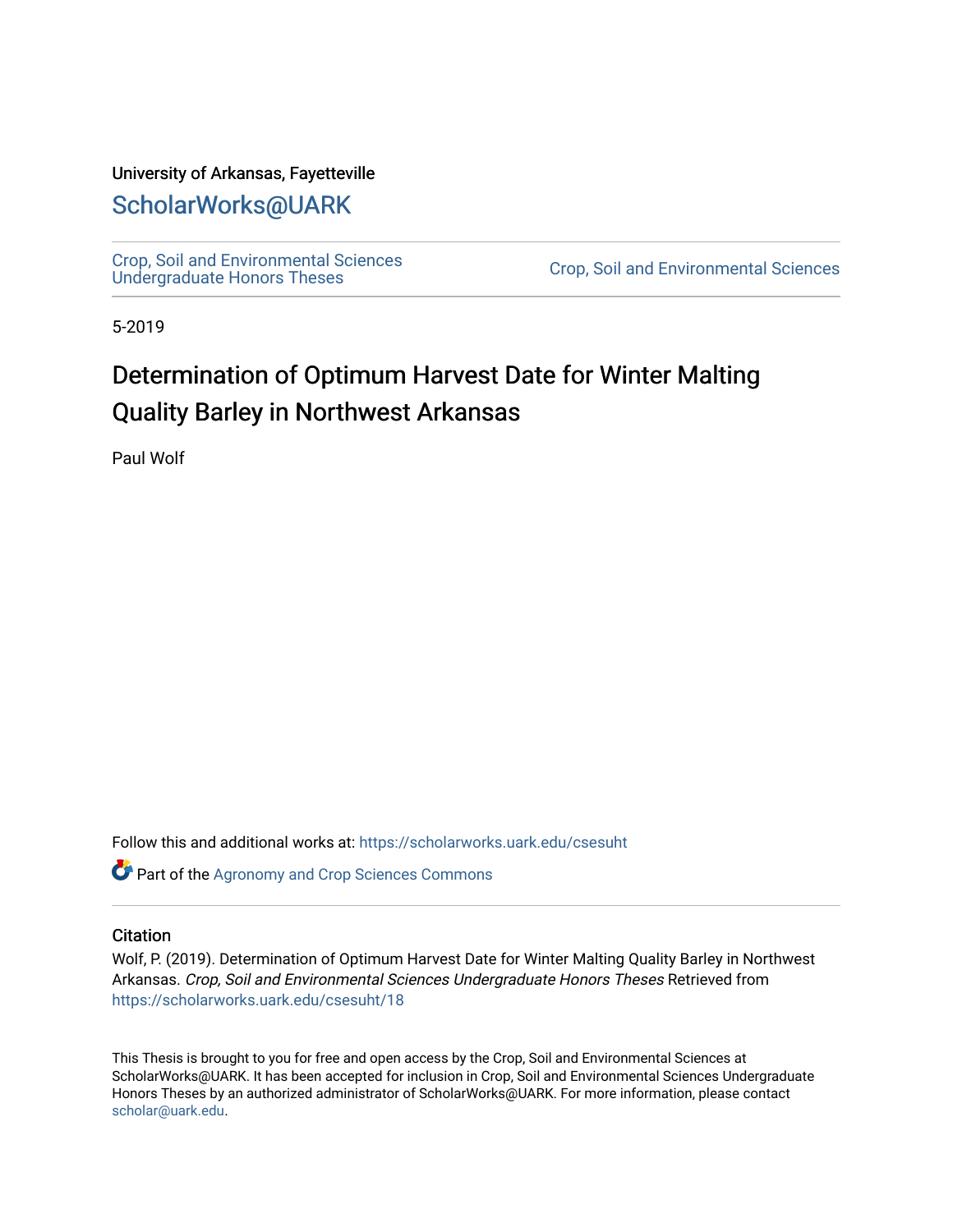# Determination of Optimum Harvest Date for Winter Malting Quality

## Barley in Northwest Arkansas

Paul D. Wolf<sup>1</sup>, R. Esten Mason<sup>2</sup>

University of Arkansas

 $\overline{a}$ 

<sup>&</sup>lt;sup>1</sup> Senior, Double Major in Crop Science and Animal Science

<sup>&</sup>lt;sup>2</sup> Professor of Wheat Breeding and Genetics, Faculty Sponsor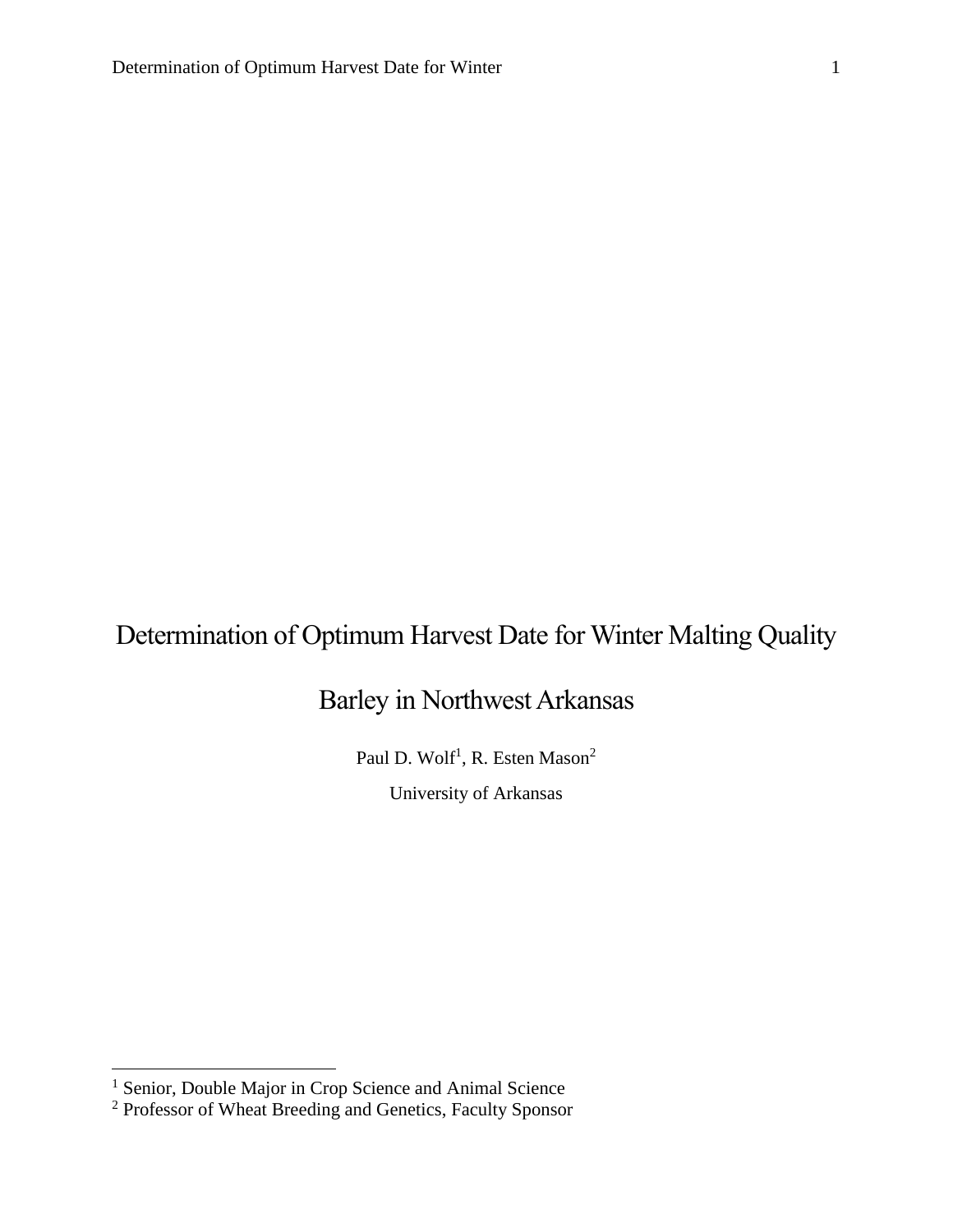#### **Meet the Student-Author and Research at a Glance**

I am from White Hall, AR and was homeschooled which allowed me to earn a technical certificate in Metal Inert Gas welding before coming to the University of Arkansas in the fall of 2015. After my first semester as a Crop Science major I added Animal Science as a second major. My interest in small grains was sparked after helping Dr. Mason and the wheat breeding program with harvest in 2017. And the next year I was not only helping with harvest but harvesting my own research plots. While University I had the opportunity to study abroad in India and serve as an officer in the Crop, Soil and Environmental Sciences Club, before I graduated cum laude in May 2019 with majors in Crop Science and Animal Science and minoring in Agriculture Business.

I am thankful for the help of Dr. Mason and the University of Arkansas Wheat Breeding Program for their help in guiding me when starting and during this project.

- Barley is a grain that can be grow across much of the world but its growth is not tracked in Arkansas.
- The preference of barley for malting makes it a potentially profitable grain for Arkansas.
- Barley is able to meet the germination requirements for malt quality when grown in Arkansas .

#### **Abstract**

Due to the strict quality requirements, only 10 percent of worldwide barley is used for malting, though malting quality barley comes with a price increase of up to 50 percent or higher. With the craft brewery industry growing in Northwest Arkansas there is a growing demand for locally sourced malt quality barley. However, data is lacking regarding production practices for barley in Arkansas. The optimum harvest date for malting quality barley is at physiological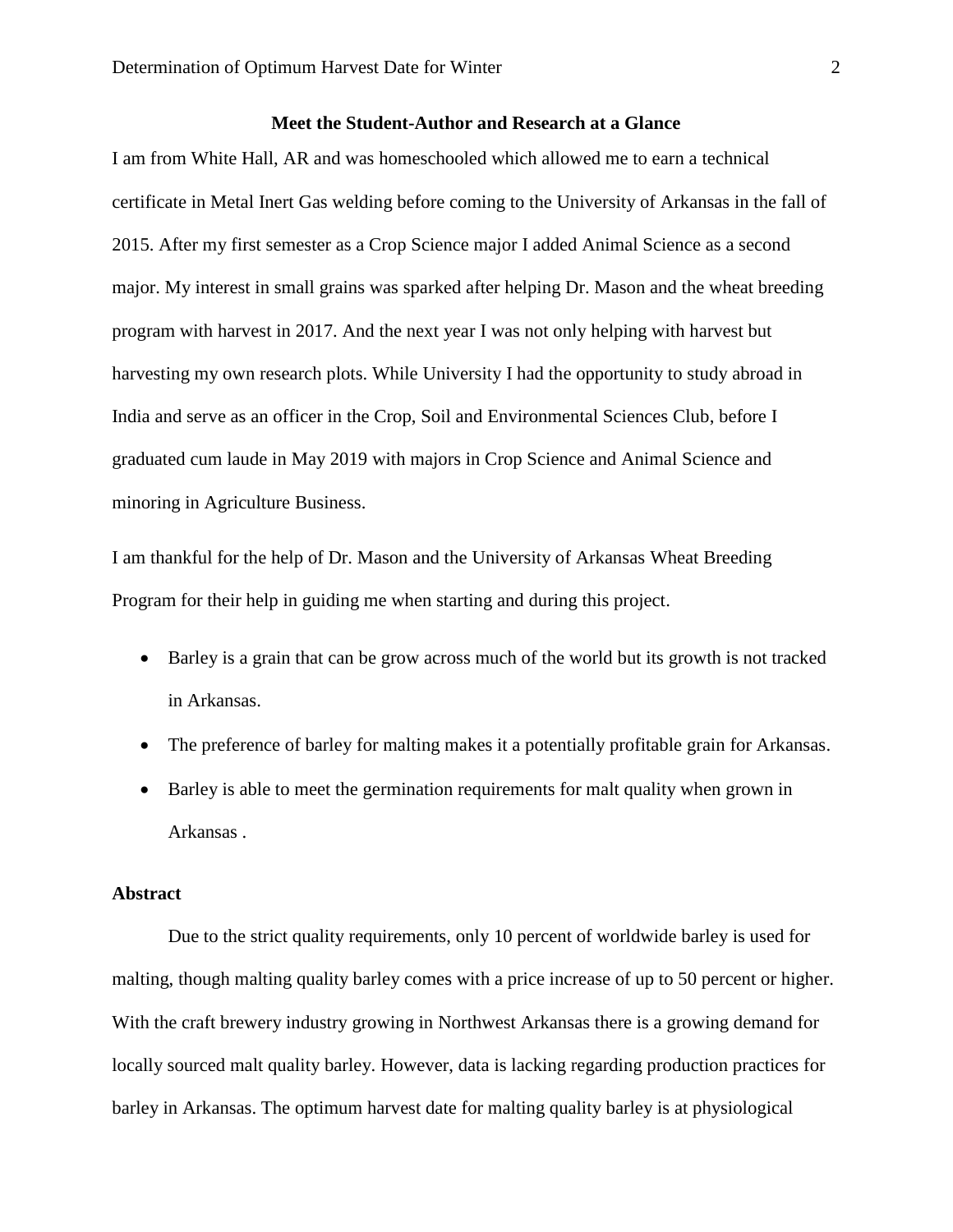#### Determination of Optimum Harvest Date for Winter 3

maturity. This is because many of the malting traits (such as germination energy) decline as harvest is delayed, which will make it difficult to meet the criteria for malting quality if the barley is left in the field. The purpose of this study was to evaluate the effects of harvest date on the malting quality of barley grown in Northwest Arkansas, specifically, the effect of harvest date on barley seed quality characteristics that impact malting and the interaction of harvest date and cultivar. Harvest date, cultivar, and in many cases the interaction of harvest date and cultivar were significant for grain yield, test weight, water sensitivity, germination energy, and germination capacity. There was no significant variation between cultivars for protein content. In general, all malting quality traits decreased with delayed harvest and the decrease at 21 days after physiological maturity was statistically significantly. Of the cultivars tested Thoroughbred was closest to meeting the criteria for malting quality, having the highest grain yield, while maintaining germination energy and capacity into a later harvest date.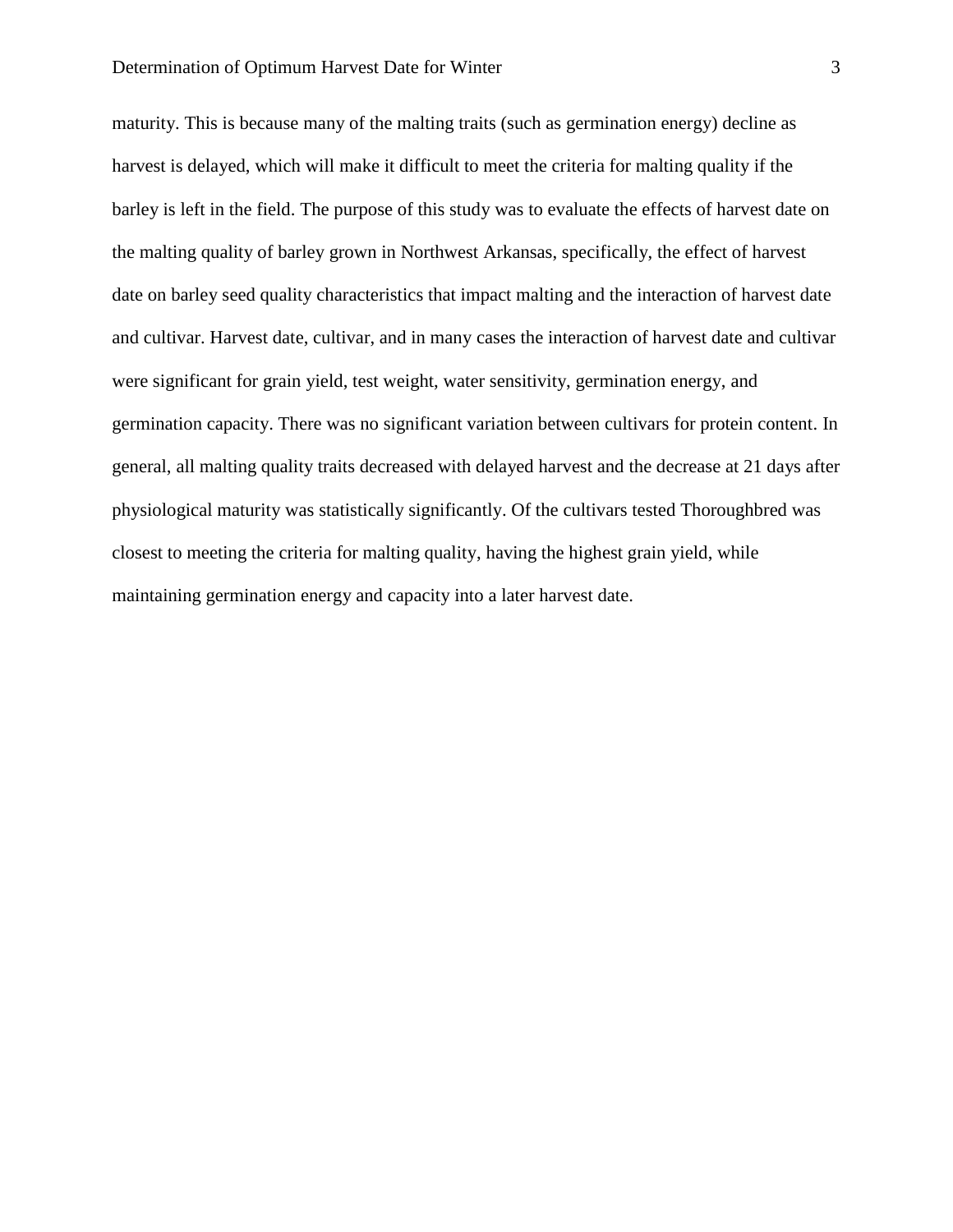#### **Introduction**

Barley is number four in terms of area cultivated in cereal grains in the world at 49.24 million hectares (Office of Global Analysis, FAS, USDA, 2019). The major uses of the barley grown is for malting and as a feed source (Jacobs, 2016). Due to the strict quality requirements, approximately 10 percent of worldwide barley is used for malting, though malting quality barley comes with a price increase of up to 50 percent or higher. In the United States, 25 percent of the barley grown is used for malting (Davison, Schultz, & Widaman, 2007). In 2017, 1,004,025 hectares of winter and spring barley were planted in the United States, and 790,756 hectares were harvested (United States Deparment of Agriculture Farm Service Agency, 2018). No barley production for Arkansas was reported to the Farm Service Agency for 2017 (United States Deparment of Agriculture Farm Service Agency, 2018).

With the craft brewery industry growing in Arkansas, particularly in the Northwest area of the state where over half of the state's microbreweries reside, there is a growing demand for locally sourced malt quality barley (Brewers Assocation, 2018). However, data is lacking regarding production practices for barley in Arkansas. The University of Arkansas Agricultural Extension offers handbooks and guides for the cereal grains wheat, rice, and oats but data for barley is not present (Cooperative Extension Service, 2019). With winter wheat production declining in Arkansas, malt quality barley could serve as an alternative winter small grain for Arkansas producers (USDA: National Agricultural Statistics Service, 2019).

While many different malting grains are available, barley is considered the best for malting, and thus there is potential for barley to be an economically successful crop for Northwest Arkansas. The malting process consist of steeping, germination, and kilning. When looking at kernel characteristics for malting, germination rate is one of the most important as it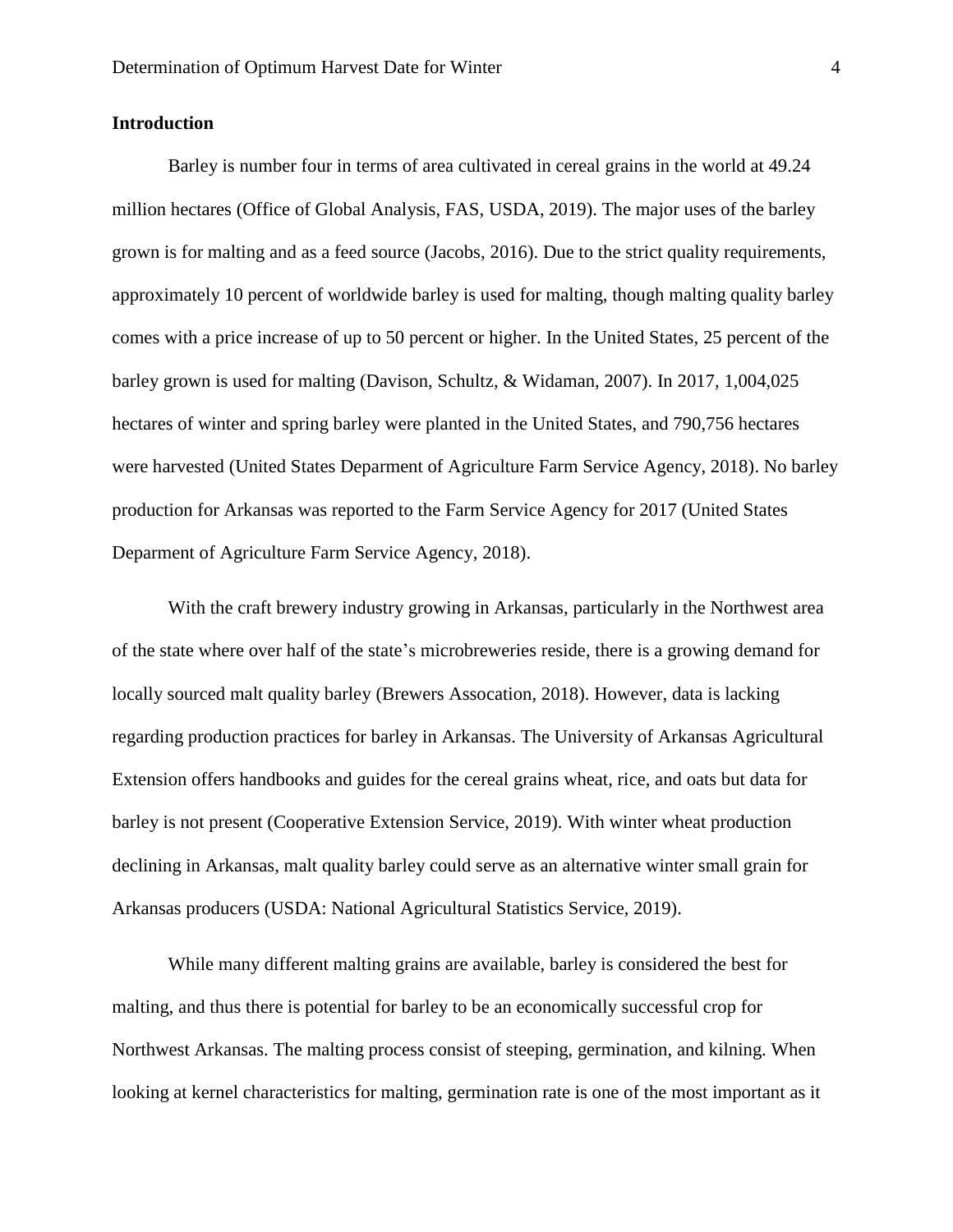leads to protein and carbohydrate hydrolysis during malting that also occurs during early growth (Muñoz-Amatriaín, et al., 2009: American Malting Barley Association, 2017). When analyzing malt quality, malt factors such as total protein, malt modification, congress wort, and malt enzymes levels are all important (American Malting Barley Association, 2017).

There are currently no recommendations for barley production in Arkansas. The purpose of this study was to determine how harvest date effects the malting quality of barley in Northwest Arkansas. Specifically, we determined the effect of harvest date on barley seed quality characteristics that impact malting and the interaction of harvest date and cultivar. This study provided preliminary data to formulate a recommendation for harvest date in Northwest Arkansas, variety recommendation, and for future studies on barley in the area.

#### **Materials and Methods**

#### **Barley Cultivars and Experimental Design**

Five winter malting quality barley cultivars were used for this study including Charles, Endeavor, McGregor, Thoroughbred, and Wintmalt. Of these cultivars, Charles, Endeavor, and Wintmalt are 2-row varieties; McGregor and Thoroughbred are 6-row varieties. The uses of both 2- and 6-row varieties was important to evaluate if genetics impacted traits more than the environment. The location each cultivar was developed is also important Charles and Endeavor were developed in Idaho. McGregor was developed in Wisconsin, Thoroughbred in Virginia, and Wintmalt in Europe but adapted to Washington (French, 2012: Obert, et al., 2009: Virginia Polytechnic Institute and State University, 2013: Windes & Obert, 2009)

The barley cultivars were drill-seeded in four-row plots in a randomized complete block design with eight replications on October 21, 2017. Plot dimensions were 1.5 m wide and 1.22 m. Plots were managed using recommended cultural practices for wheat production. Nitrogen fertilizer in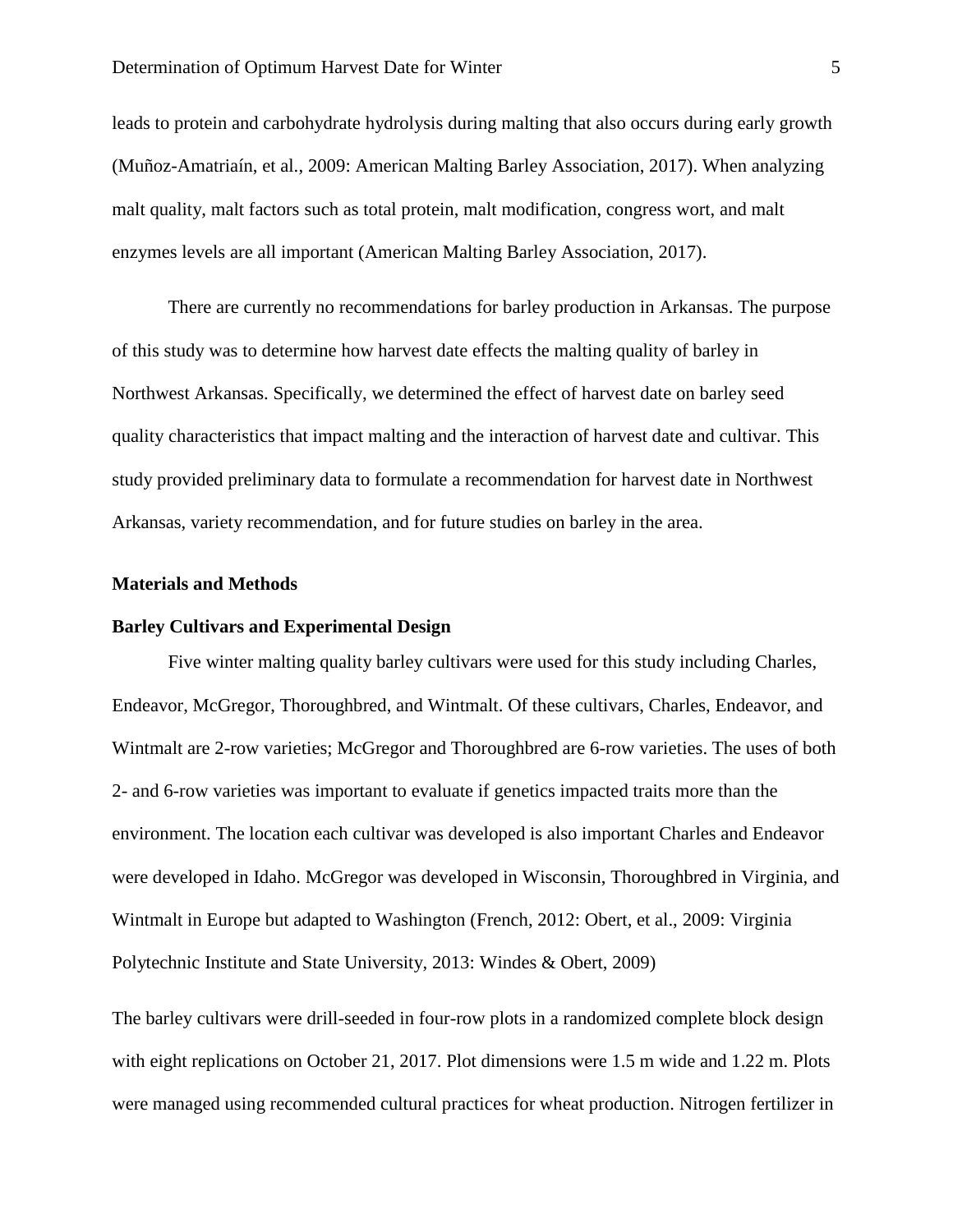the form of urea was applied twice during the study. The first application was 67.25 kg ha-1 (February 27, 2018) and the second was 33.63 kg ha-1 (March 21, 2018).

#### **Trait measurement**

During the season, heading date was recorded on each plot as the day when 50% of the developing barley heads were fully emerged from the leaf sheath. A single row from each replication was harvest on four different dates, with the first date beginning at physiological maturity on June 1, 2018 (HD1). Subsequent harvest dates occurred on June 8 (HD2), June 15 (HD3), and June 23, 2018 (HD4) After harvest, samples were oven dried to a constant moisture of 7.5 percent and subsequently stored maintain 7.5 percent moisture until processing.

In the Fall of 2018 and Spring of 2019, the tests to determine grain yield, test weight, germination capacity, germination energy, and water sensitivity were performed at the University of Arkansas's wheat breeding program lab located on the Arkansas Agricultural Research and Extension Center and University Campus in Fayetteville, Arkansas. Protein analysis was outsourced.

Grain yield was measured by weighing the grain harvested from each plot after cleaning. Measurements were taken by weighing the seeds and envelopes used to store the grain after taking an empty envelope. Test weights were measured by taring a 6000 g scale to the weight of a ¼ cup measuring cup. The ¼ cup measuring cup was then overfilled; a straight edge was run across the top of the measuring cup to ensure the seeds were level with the top edge of the measuring cup. The filled  $\frac{1}{4}$  cup measuring cup was weighed and the weight recorded in g per  $\frac{1}{4}$ cup. Weights were converted using the following formula  $(($ weigh in g $) \times 1,690.7) / 1000 =$  test weight in kilograms per hectoliter] resulting in the reported test weight.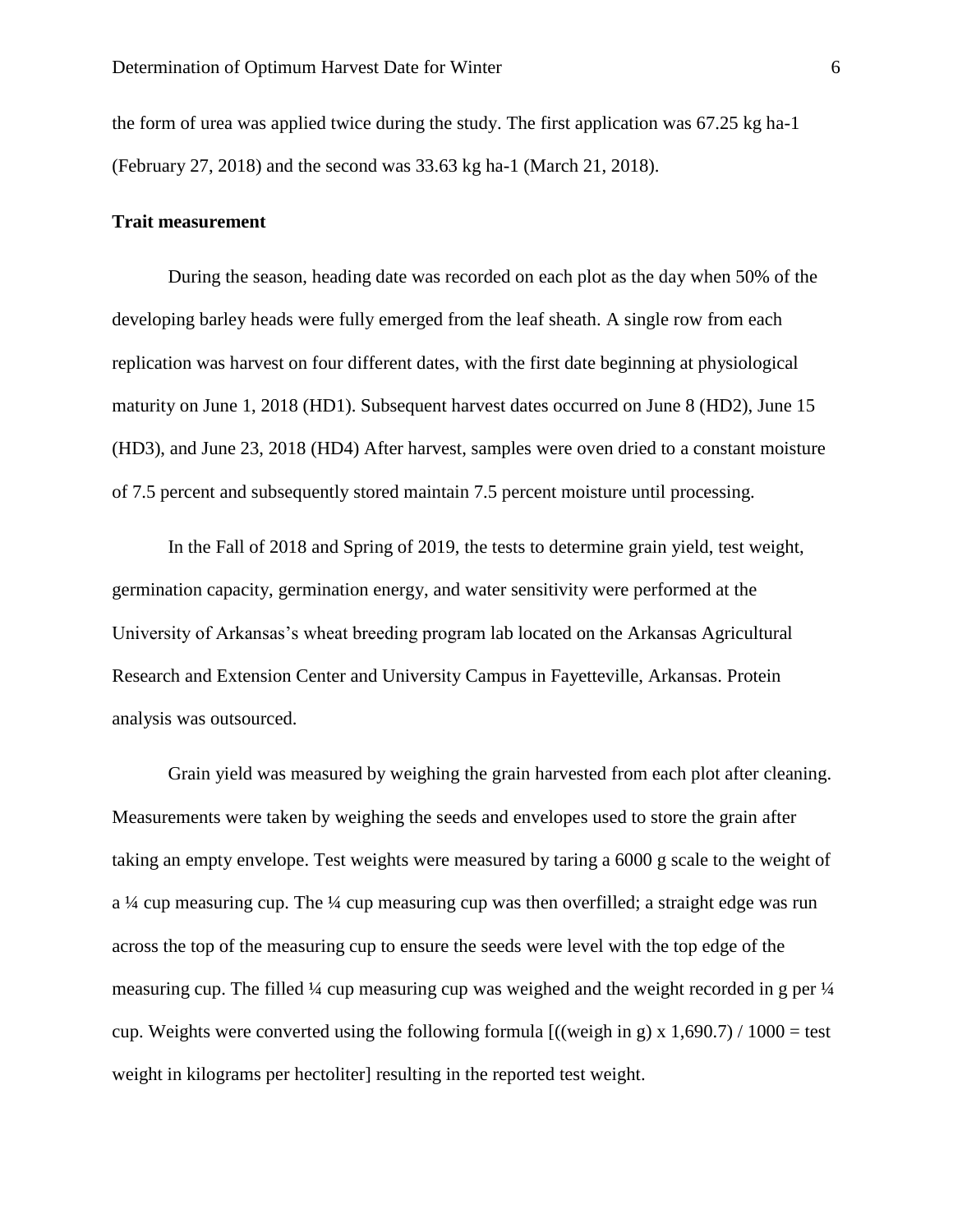Germination compacity, germination energy, and water sensitivity were measured simultaneously using methods adapted from Simultaneous Determination of Germination Energy, Water Sensitivity, and Germination Capacity in Barley (Kuester, et al., 1997). Four Petri dishes were filled with 2 pieces of filter paper each for every sample to be tested. Next the dishes were labeled 'A' through 'D' for each sample and 100 seeds for each sample were added to each petri dish. Four milliliters of distilled water were added to each of the dishes labeled 'A' and 'B' and 8 ml were added to the dishes labeled 'C' and 'D'. The petri dishes were then stacked and placed at room temperature in plastic boxes to prevent excessive evaporation of water out of the dishes. Each of the dishes was inspected as close to every 24 hours as possible. When being checked the chitted seeds (seeds with the radical extruding) were considered to be germinated and removed to prevent them from continuing to imbibe water. After 72 hours of germination, the total number of seeds germinated for dishes 'A' and 'B' of each sample were averaged resulting in the germination energy for the sample. The water sensitivity was calculated by averaging the seeds germinated in dishes 'C' and 'D' and subtracting it from the average of 'A' and 'B', with the resulting formula

$$
WS(\%) = [\frac{A+B}{2} - \frac{C+D}{2}].
$$

Following the 72 hours of incubation, all germinated seeds were removed and 2 ml of  $0.75$  ml H<sub>2</sub>O<sub>2</sub> was added to each of the dishes 'A' and 'B' with seeds remaining. They were then left to incubate for another 48 hours after which the seeds germinated for each dish were counted and the average was taken and reported as germination capacity.

#### **Statistical Analysis**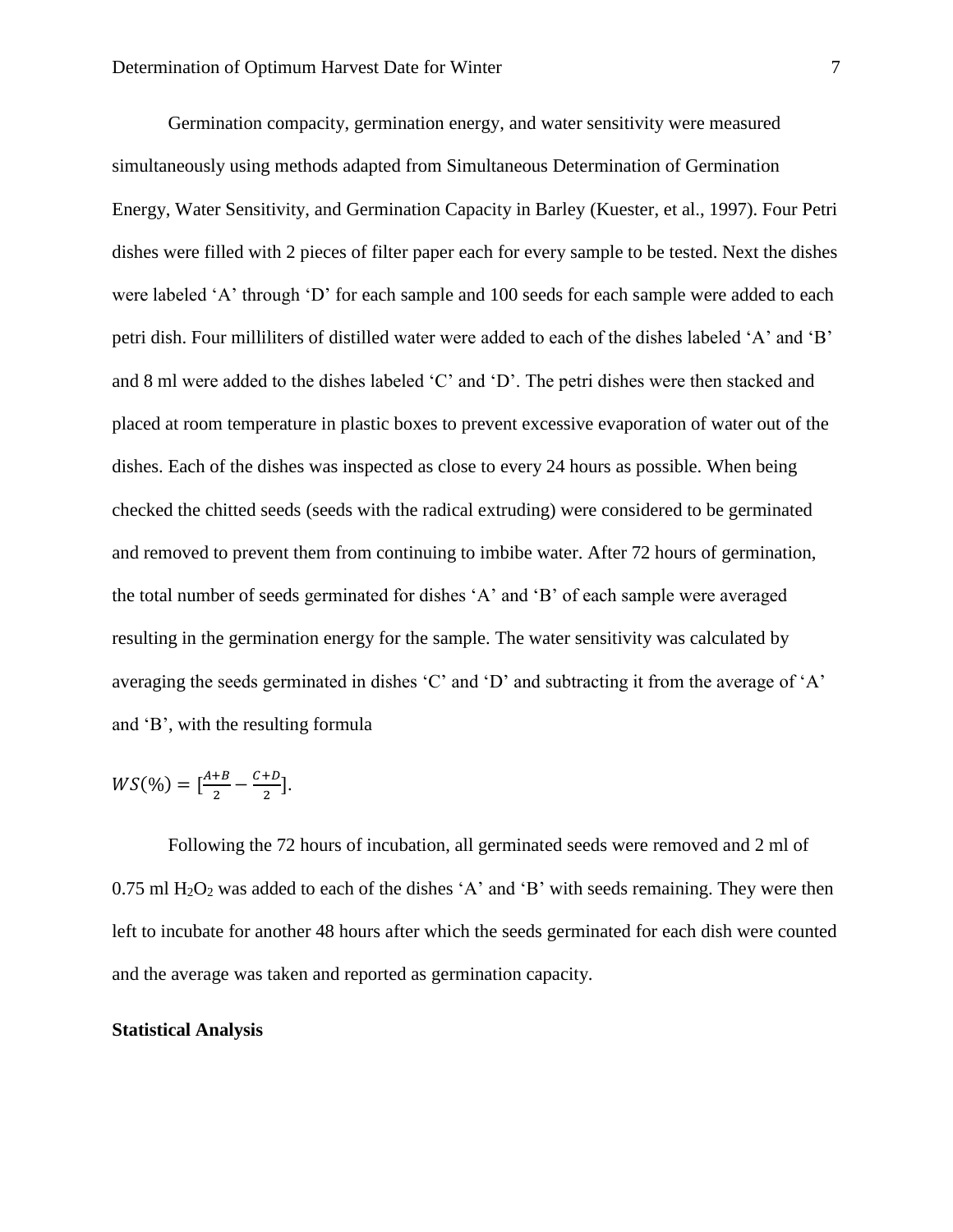After data collection, the descriptive statistics mean, median, and standard deviation were calculated in Microsoft Excel. An analysis of variance (ANOVA) was performed in SAS 9.4 with the factors cultivar, harvest date, and the interaction of cultivar and harvest date treated as fixed effects and replication as a random effect. Means were separated using a Fisher's Least Significant Difference at an  $\alpha$ =0.05.

#### **Results**

#### **Analysis of Variance**

The effect of cultivar and harvest date was significant for grain yield, test weight, water sensitivity, germination energy, and germination capacity. There was no significant variation between cultivars for protein content, which ranged from 16.17 to 12.34 percent on a dry basis. There was a significant interaction between cultivar and harvest date for water sensitivity, germination energy, and germination capacity.

#### **Barley Grain Yield**

Grain yield is important to malting quality barley as higher grain yields result in greater malt being produced from harvested area. There was a significant difference in grain yield due to harvest date on HD1 (physiological maturity) at 132 g, significantly higher than all other harvest dates. There was no significant difference observed between harvest dates HD2, HD3, and HD4, which yielded 102, 96, 106 g, respectively.

Grain yield was also affected by cultivar, with Thoroughbred being the highest yielding at 185 g and significantly different from all other cultivars. The grain yield of Thoroughbred was nearly double that of Endeavor (96 g), McGregor (95 g), and Wintmalt (95 g). Grain yield of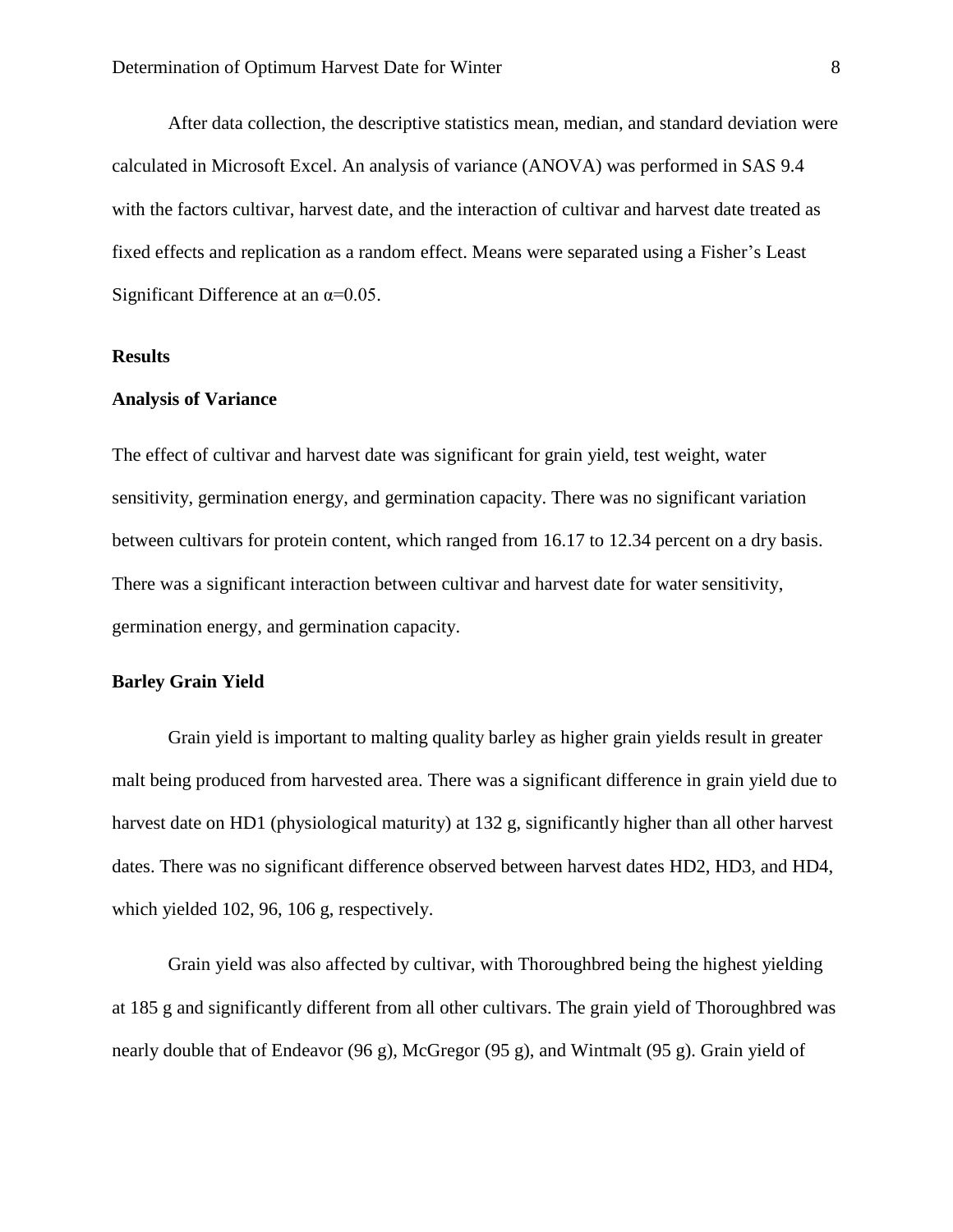Endeavor, McGregor, and Wintmalt were not significantly different. Thoroughbred was statisticly better and Charles being statisticly lower yielding at 71.97 g (figure 1).

#### **Germination Energy**

Germination is important to the malting process, so a higher germination energy (GE) is better for achieving a higher malting quality. The expectation is that GE be at 98 percent or higher for malting quality barley (American Malting Barley Association, Inc., 2019). There was a significant difference in germination energy by harvest date, cultivar, and the interaction of cultivar and harvest date.While HD1, HD2, and HD3 were statistically the same, HD4 was 6 percent lower in germination capacity.

The differences in germination energy between cultivar and harvest date showed that the 6-row cultivars (McGregor and Thoroughbred) stayed relatively consistent across all harvest dates, with McGregor dropping 1.8 percent and Thoroughbred dropping 1.3 percent between HD1 and HD4. Germination energy for the 2-row cultivars (Charles, Endeavor, and Wintmalt) was reduced by greater than 5 percent between HD3 and HD4. Before that the germination energy of Endeavor and Wintmalt dropped 2.3 and 1.3 percent, respectively, between HD1 and HD3. However, Charles's held steady at approximately 99 percent through the first three harvest dates dropping in the HD4 (Figure 2).

#### **Germination Capacity**

The measure of the number of seeds that germinate after exposure to 0.75 percent  $H_2O_2$ quantifies germination capacity. This capacity reflects the ability to germinate in non-optimal conditions. Therefore, higher germination capacity is desired for malting quality barley. Overall,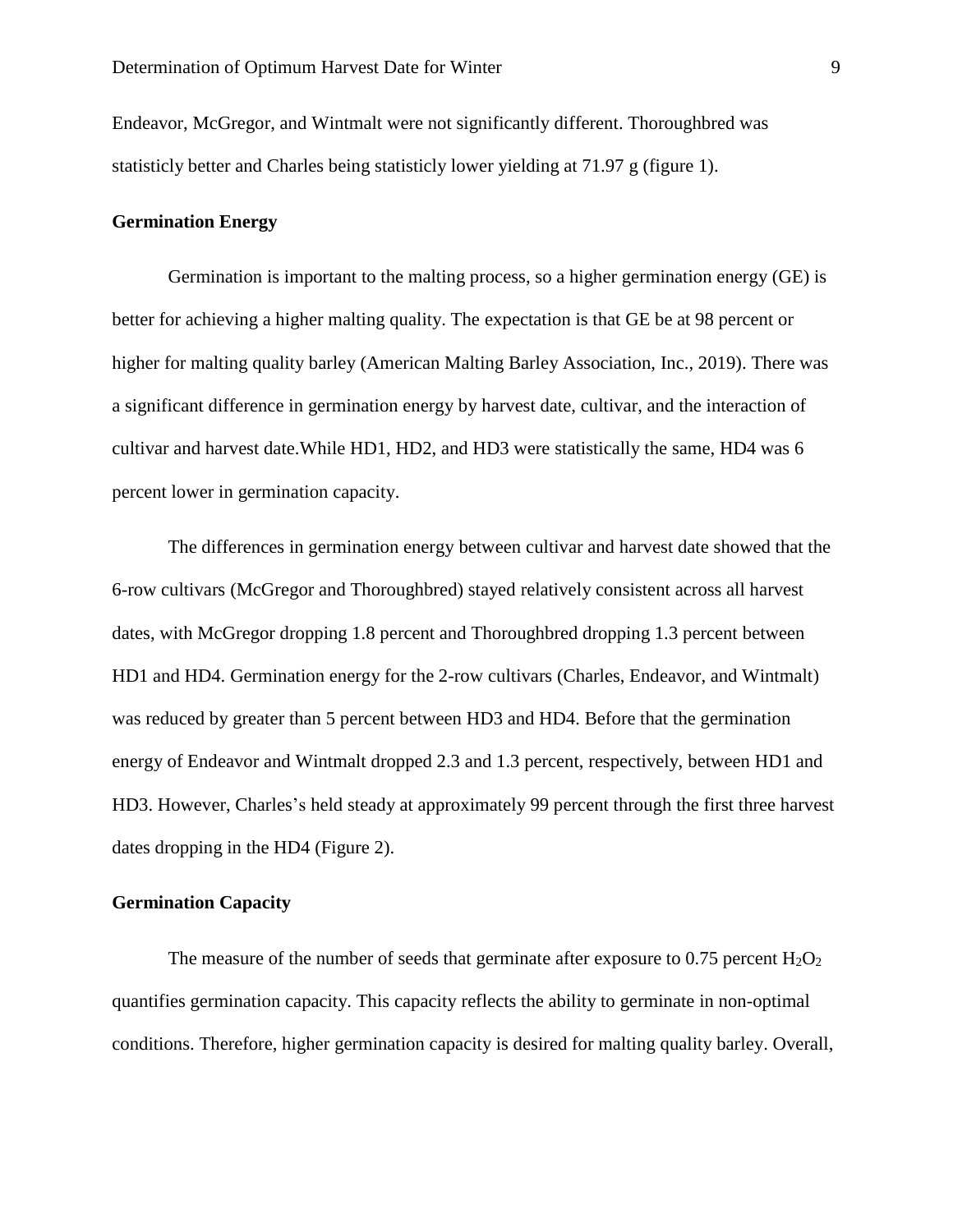the trend for germination capacity was similar to germination energy across harvest dates, cultivars, and cultivar by harvest date.

#### **Water Sensitivity**

Water Sensitivity (germination in 4 ml of water compared to germination in 8 ml water) differed between harvest date, cultivar, and cultivar by harvest date. HD1 showed the least sensitivity to water, at less than one percent, and HD4 being the most sensitive at 9 percent. HD2 and HD3 were not statistically different (Figure 13). The 6-row varieties, McGregor and Thoroughbred, were statistically lower in water sensitivity then the 2-row varieties (Figure 3).

With the exception of Endeavor, all cultivars were at or below 1 percent water sensitivity for HD1. For HD2, Charles and McGregor were both near 2 percent with Charles being 2.4 percent and McGregor being 1.9 percent. Thoroughbred, Endeavor, and Wintmalt also increase for harvest date 2, with Thoroughbred increasing to almost 4 percent, Endeavor to 4.5 percent, and Wintmalt to 8 percent for HD2. However, HD3 was different with Thoroughbred staying near 4 percent, and the 4 other varieties increasing. Charles increased to 5 percent from 2 percent, Endeavor to 6.5 percent from 5 percent, McGregor to 3 percent form 2 percent, and Wintmalt to over 10 percent from 8 percent. HD4 had the highest sensitivity for 4 of the 5 cultivars. The sensitivity for Charles and Endeavor increased more than 8 percent. McGregor increased to 4 percent and Thoroughbred recorded its highest water sensitivity at 4 percent. Wintmalt was the only cultivar for which the sensitivity decreased for the 4<sup>th</sup> harvest date dropping from 10 to 7.5 percent (Figure 4).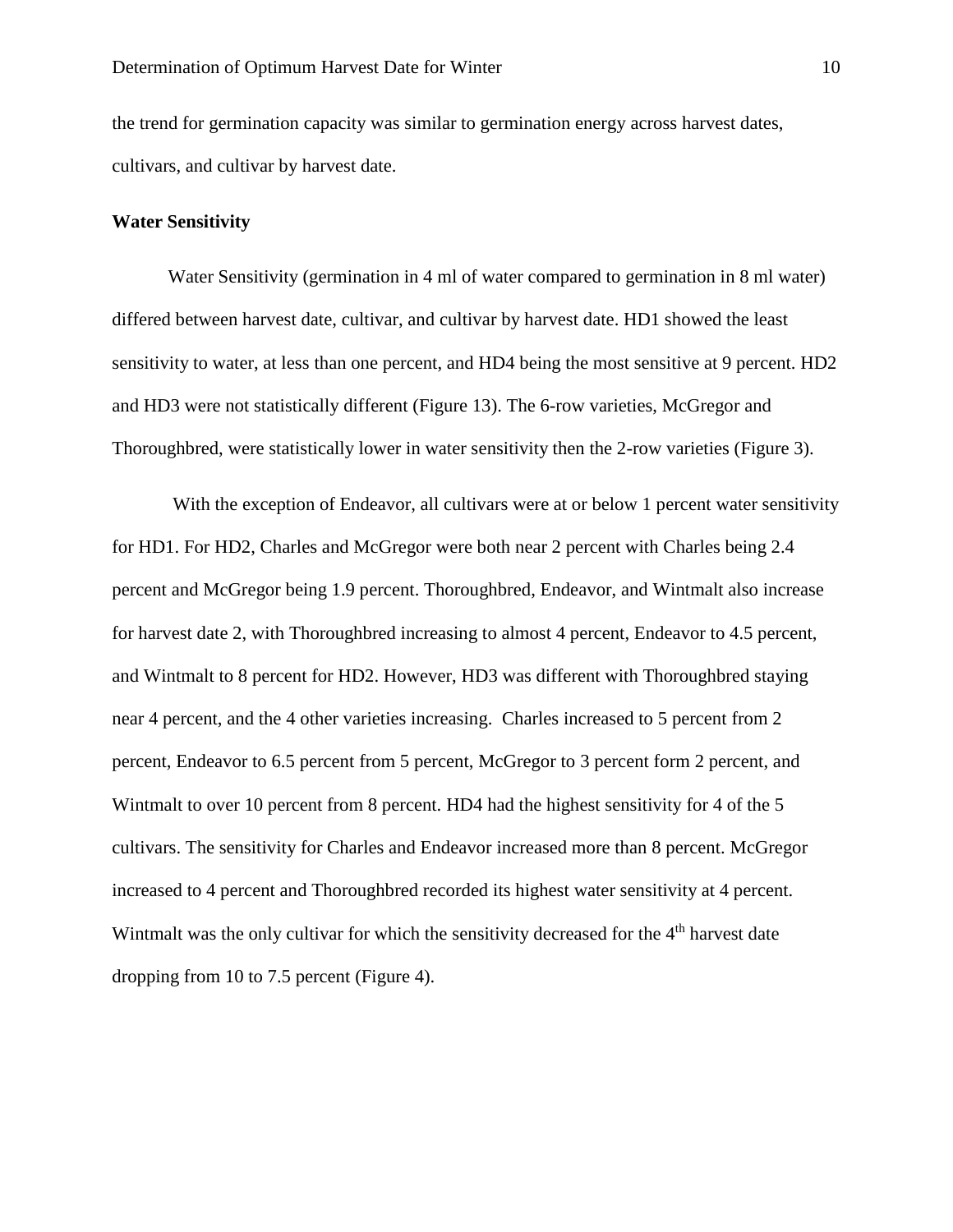#### **Conclusions**

The optimum harvest date was at physiological maturity for malting quality barley. Many of the malting traits (such as germination energy) declined as harvest was delayed. It is possible to minimize the losses to the malting traits if harvest is completed within 14 (HD1 to HD3) days of maturity but by 21 days after maturity it is unlikely to meet the criteria for malting quality barley. Of the cultivars tested, the 6-row cultivar, Thoroughbred performed better than other cultivars. It has the highest grain yield and thousand kernel weight, in addition, it preformed the most consistent across the malting traits maintaining malting quality germination energy and capacity into HD4. Thoroughbred became more sensitive to water by HD4, so harvesting early is still recommended. Of the 2-row cultivars Wintmalt preformed consistently but was more prone to reduced performance as harvest was delayed. McGregor had slightly lower yield but better performance in the malting traits than Wintmalt. For malting quality barley, the recommended cultivars are Thoroughbred and McGregor followed by Wintmalt for the traits evaluated in this study. While Thoroughbred came the closest to meeting the criteria for malting quality, all the cultivars tested failed to meet the requirement for malting quality due to the high protein content. Further studies to evaluate varieties, more adapted to the northwest Arkansas environment and genetically lower protein content would be important to help bring malting quality barley to the state. With the variable weather in the state a study that harvested before maturity could be useful to provide data on whether it is better to harvest early or late.

#### **Acknowledgements**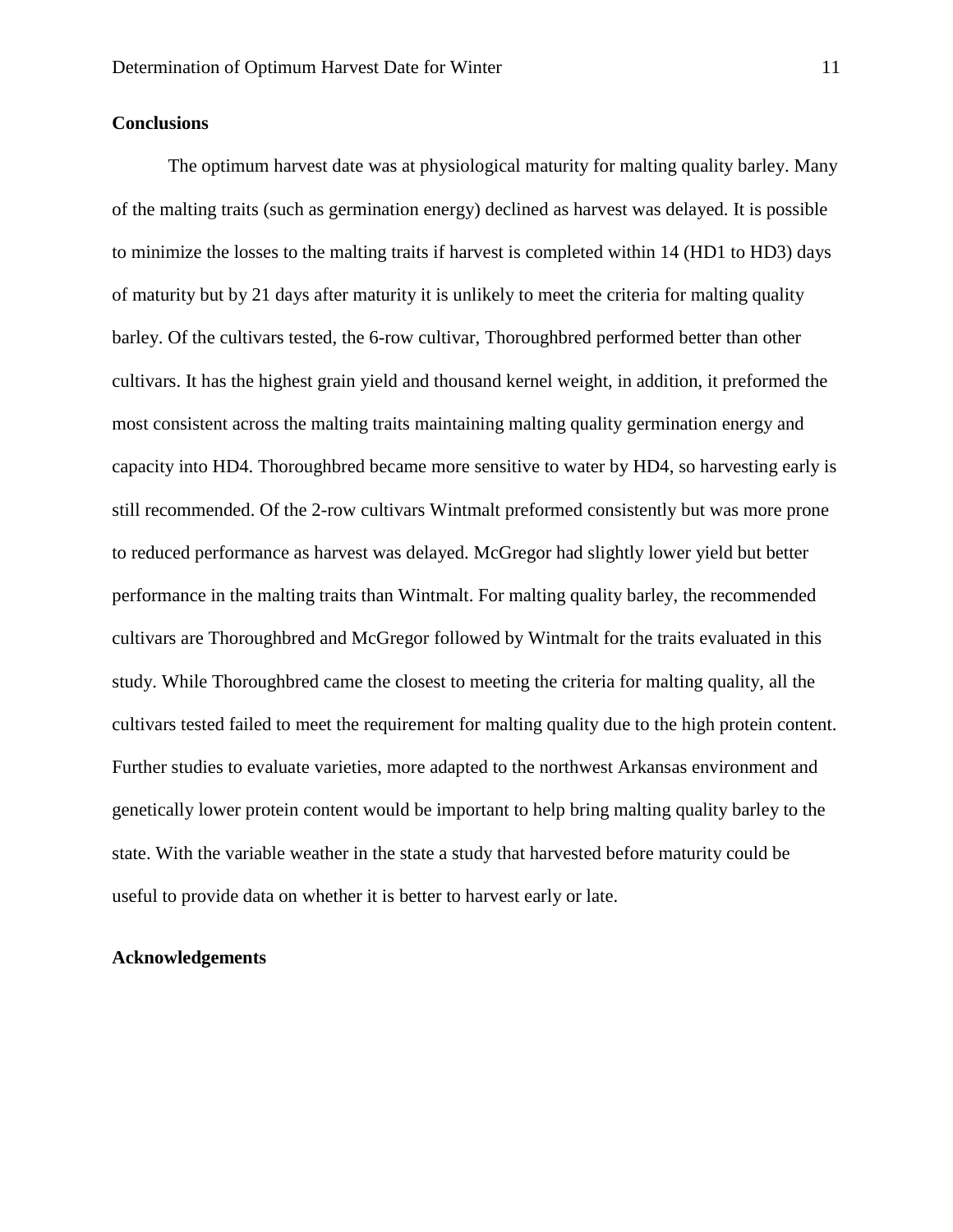#### **Works Cited**

- American Malting Barley Association, I. (2017). *Malting Barley Breeding Guidelines Ideal Commercial Malt Criteria.*
- American Malting Barley Association, Inc. (2019). *AMBA Research Strategic Goals.*
- Brewers Assocation. (2018). *Arkansas Breweries.* Brewers Assocation. Retrieved from https://www.brewersassociation.org/directories/breweries/?term=Arkansas&searchby=sta tename
- Davison, J., Schultz, B., & Widaman, A. (2007). *Malting Barley in Nevada.* Reno: University of Navada Cooperative Extenshion.
- Guido, L., & Moreira, M. (2013). Malting. In R. Guiné, & P. Correia (Eds.), *Engineering Aspects of Cereal and Cereal-Based Products* (pp. 51-70). CRC Press.
- Jacobs, A. A. (2016). *Plant guide for common barley (Hordeum vulgare L.).* Coffeeville, Mississippi: USDA-Natural Resources Conservation Service,.
- Kuester, H., Austin, E., Chan, S., Fasset, R., Sanders, B., Hills, R., . . . Murphey, J. (1997). *Simultaneous Determination of Germination Energy, Water Sensitivity, and Germination Capacity in Barley.* American Society of Brewing Chemists, Inc.
- Muñoz-Amatriaín, M., Cistué, L., Xiong, Y., Bilgic, H., Budde, A. D., Schmitt, M. R., . . . Muchibauer, G. J. (2009). *Structural and functional characterization of a winter malting barley.*
- Office of Global Analysis, FAS, USDA. (2019). *World Agricultural Production .* Foreign Agricultural Service/USDA .
- United States Deparment of Agriculture Farm Service Agency. (2018). *2017 acreage data as of January 16, 2018.* USDA.
- USDA: National Agricultural Statistics Service. (2019). *Quick Stats.* USDA. Retrieved from https://quickstats.nass.usda.gov/results/5AC44BBC-CD03-3738-86DE-EA0AA1544BA8
- Zhou, M. (2010). *Barley Production and Consumption.* University of Tasmania.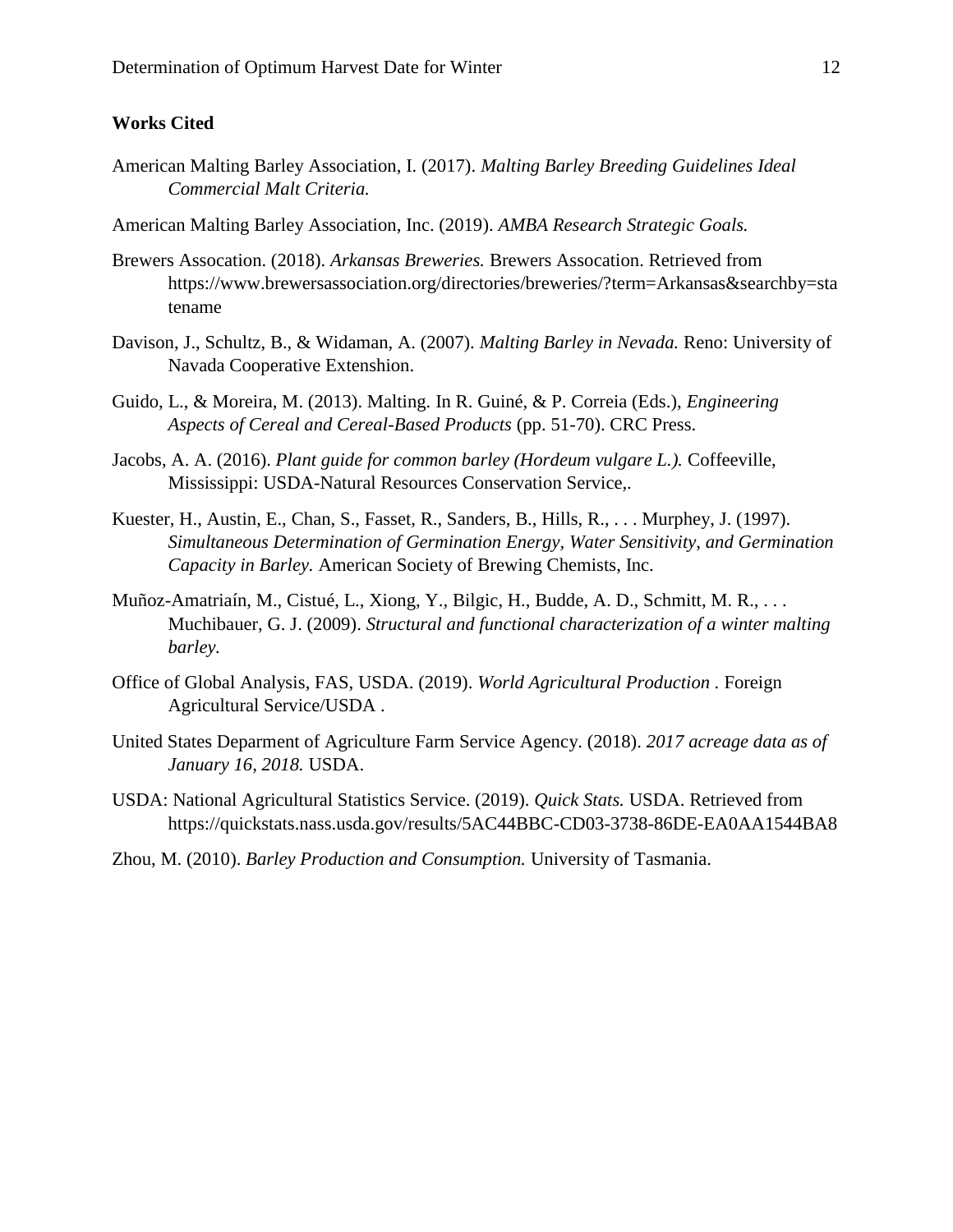

## **Figures and Tables**

*Figure 1.* Effect of cultivar on grain yield.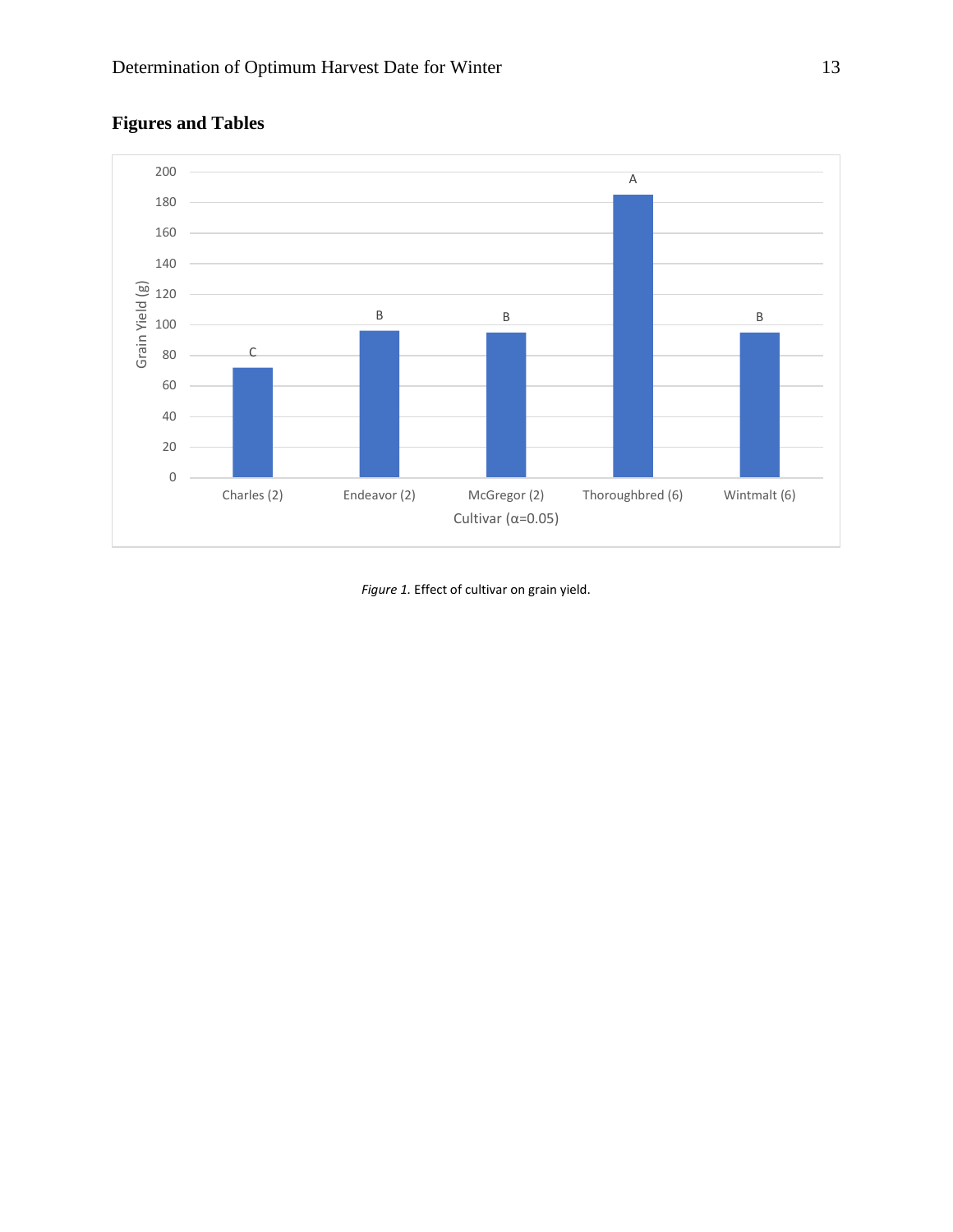

*Figure 2.* Effect of cultivar by harvest date interaction on germination energy.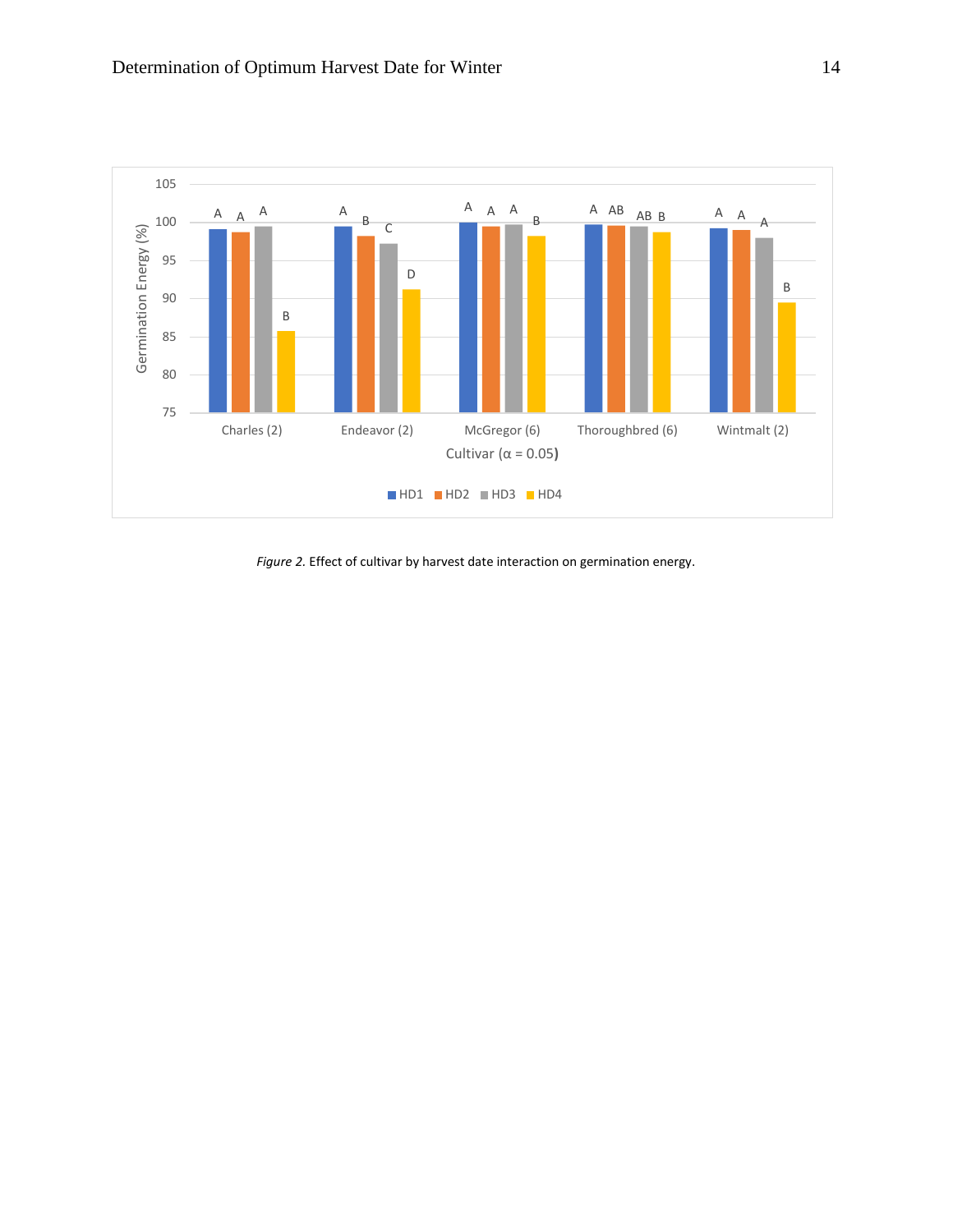

*Figure 3.* Effect of harvest date on water sensitivity.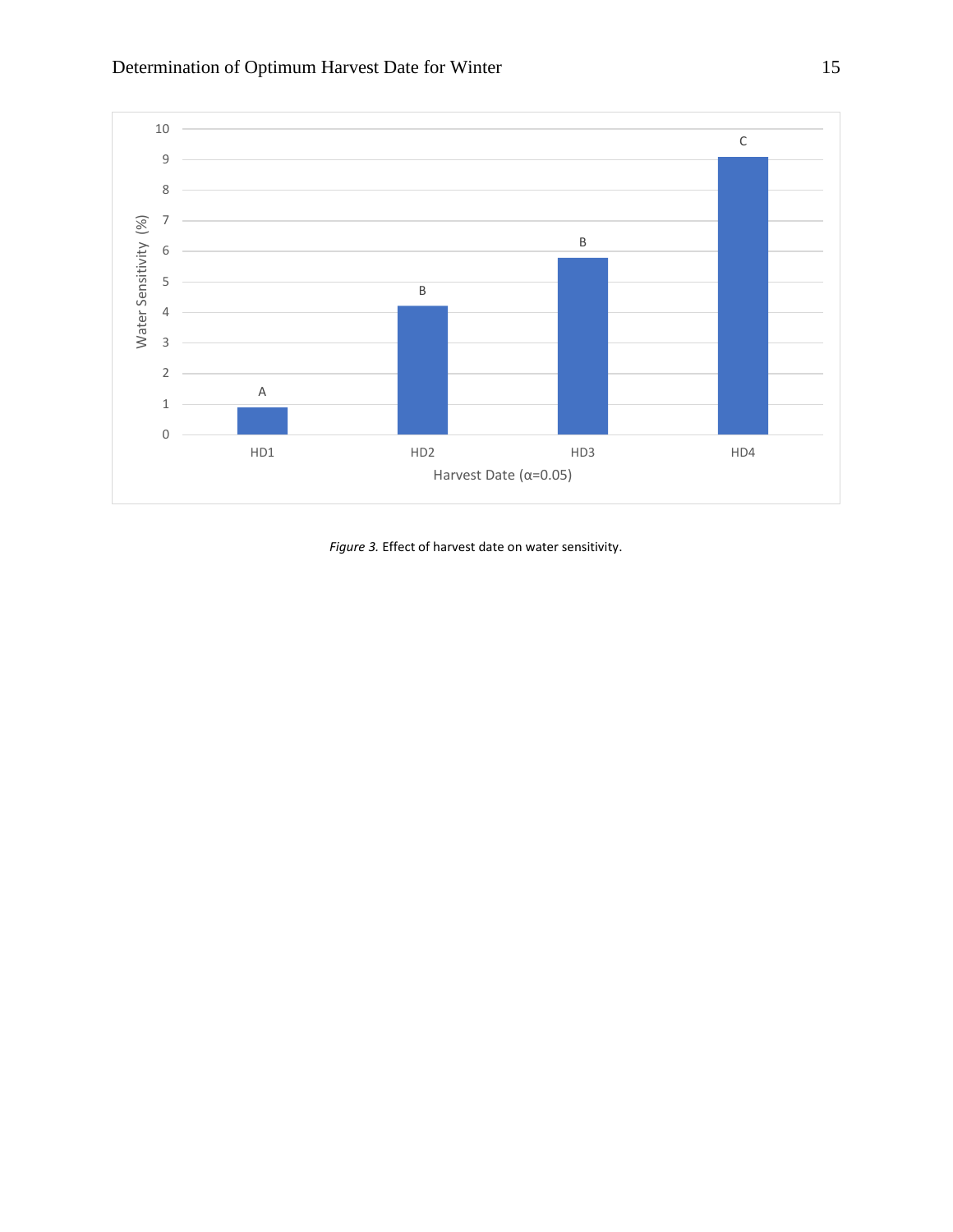

*Figure 4.* Effect of cultivar by harvest date interaction on water sensitivity.